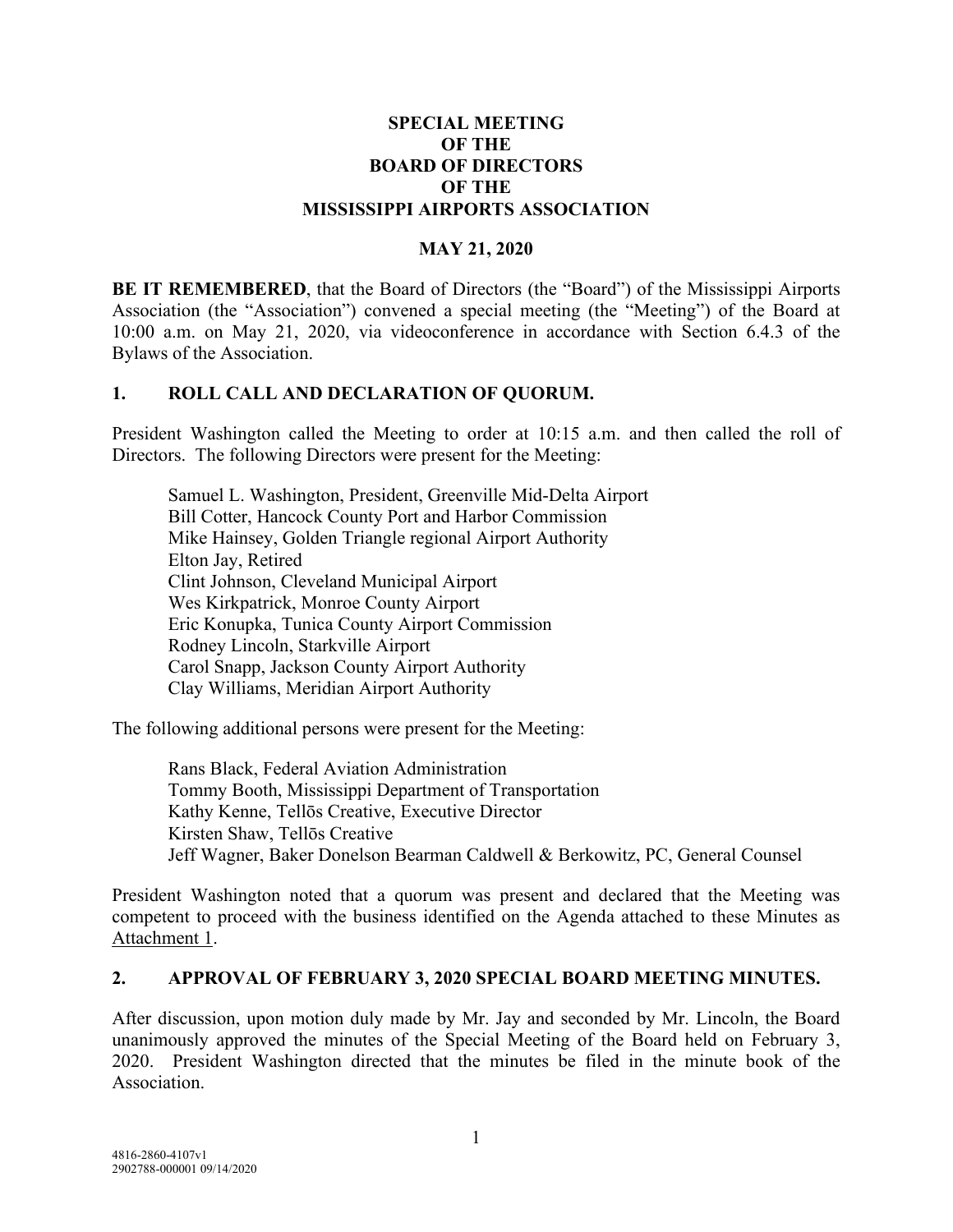#### **3. PRESIDENT'S REPORT.**

President Washington noted that his airport, as he expected was the case for most others, was busy dealing with the myriad of issues COVID-19 had raised.

President Washington then advised the Board that Mr. Darion Warren had left the Jackson Municipal Airport Authority ("JMAA") and would no longer be on the Board of Directors of the Association or the Treasurer for the Association. President Washington indicated the openings on the Board and in the office of Treasurer would be discussed more under New Business.

Finally, President Washington noted that the changeover to a new Board of Directors and new officers was scheduled to occur at the 2020 Annual Conference which had been cancelled. President Washington asked the Board to consider whether it would be amenable to maintaining the status quo until the next meeting.

#### **4. FINANCIAL REPORT.**

Ms. Kenne then reviewed the financial statements distributed by email prior to the meeting and attached to these minutes as Attachment 2. Ms. Kenne noted that the Association currently has just under \$46,000.00 in its checking account. Ms. Kenne further noted that she has been working on collecting member dues and on sponsorship issues with the cancelled Annual Conference. Ms. Kenne stated that most sponsors that had paid were agreeable to rolling their sponsorships over to the next Annual Conference.

There being no further discussion, Mr. Hainsey moved that the Board accept the Statement of Assets, Liabilities and Fund Basis, Statement of Revenues and Expenses, and General Ledger for the Association as of April 30, 2020 attached to these as submitted. Mr. Konopka seconded the motion. President Washington then called for a vote on the matter with all Directors present voting in the affirmative. President Washington declared the motion adopted.

Mr. Wagner advised the Board that he understood the financial situation of the Association as a result of cancellation of the Annual Conference and had initiated discussions with firm management about reducing his firm's fee for the remainder of the calendar year.

## **5. EXECUTIVE DIRECTOR'S REPORT.**

Ms. Kenne noted that the deadline for submissions to the next *Mississippi Flyer* would be June 3, 2020, so to please send your materials to Kirsten Shaw.

## **6. COMMITTEE REPORTS.**

#### **A. 2021 Annual Conference and Meeting.**

Ms. Kenne advised the Board that the 2021 Annual Conference will be April 14-16, 2021 in Biloxi. The Annual Conference Committee will be working on the details of the Conference in the coming months.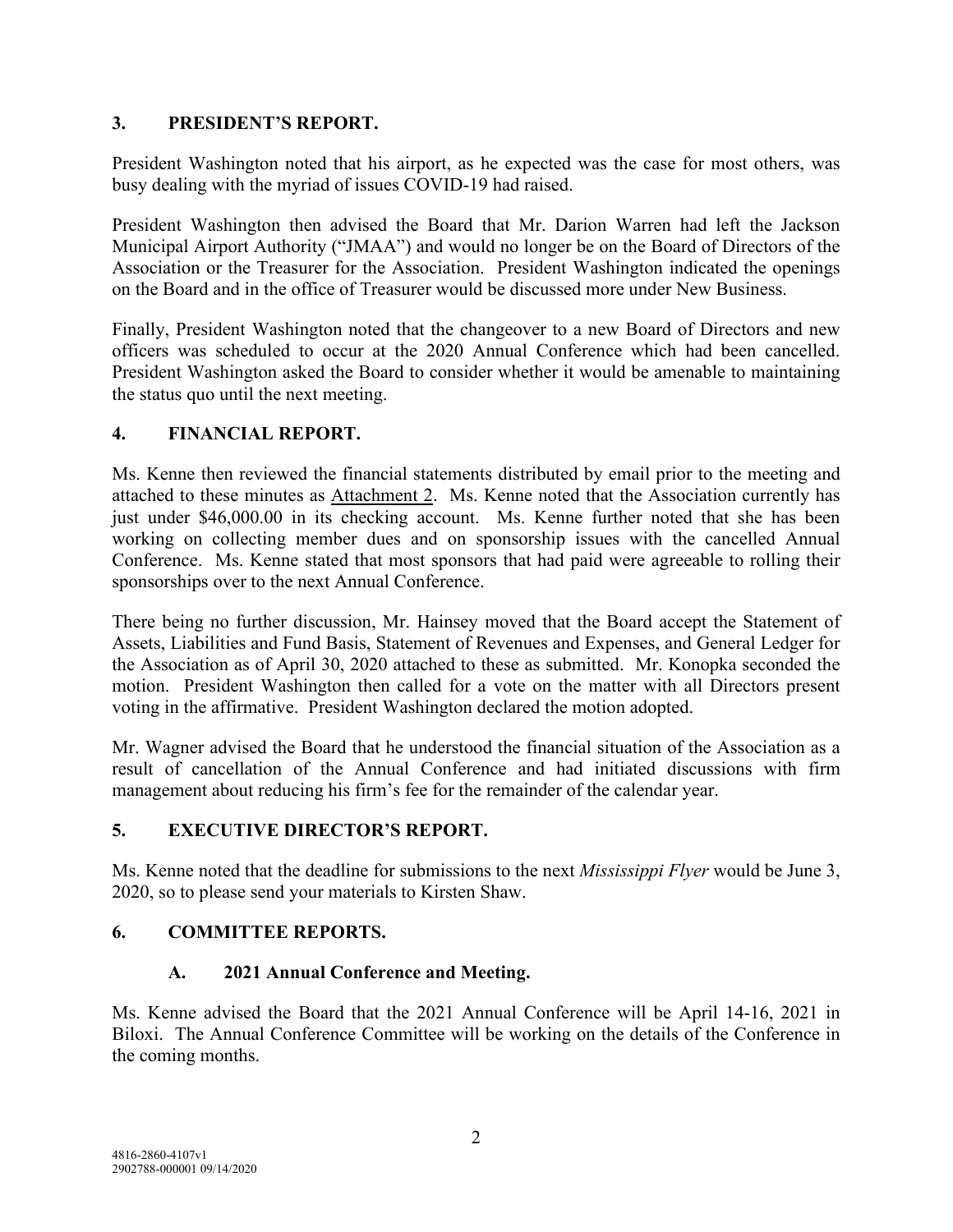#### **B. 2022 Annual Conference and Meeting.**

Ms. Kenne advised the Board that the 2021 Annual Conference and Meeting would be in Starkville.

#### **7. OLD BUSINESS.**

There was no Old Business to come before the Board.

#### **8. NEW BUSINESS.**

#### **A. CARES Act Funding.**

Mr. Black advised the Board that CARES Act grants had been extended to approximately 140 airports in the state (all but two). Mr. Black asked that if anyone had any problems with the esign process for his or her airport's grant to let him know, but it seemed to be working well for most airports. Mr. Black reminded the Board that permissible uses of the CARES Act funding are identified on the FAA's website. Finally, Mr. Black noted that there had been some confusion over the applicability of retention criteria for airports receiving CARES Act funding, and that only applied to small hub and larger airports.

#### **B. Director and Officer Vacancies.**

As noted earlier in the meeting, President Washington advised the Board that with Mr. Warren's departure from JMAA, there is a vacancy on the Board and in the office of Treasurer. President Washington suggested deferring consideration of filling the Director vacancy until the next meeting of the Board and asked for nominations for Treasurer. The consensus of the Board was not to fill the Director vacancy at this time. The only nomination for Treasurer being Mr. Forster, President Washington stated that, by consensus, Mr. Forster would fill the remainder of the existing term of the Treasurer assuming his willingness to serve in that capacity.

## **9. OTHER MATTERS.**

## **A. Airport Updates.**

President Washington asked each Director to provide an update on activities at his or her airport.

## **10. ADJOURNMENT.**

There being no further business to come before the Meeting, upon motion duly made, seconded, and unanimously adopted, the Meeting adjourned at 11:00 a.m.

Respectfully submitted,

Samuel L. Washington, President Mississippi Airports Association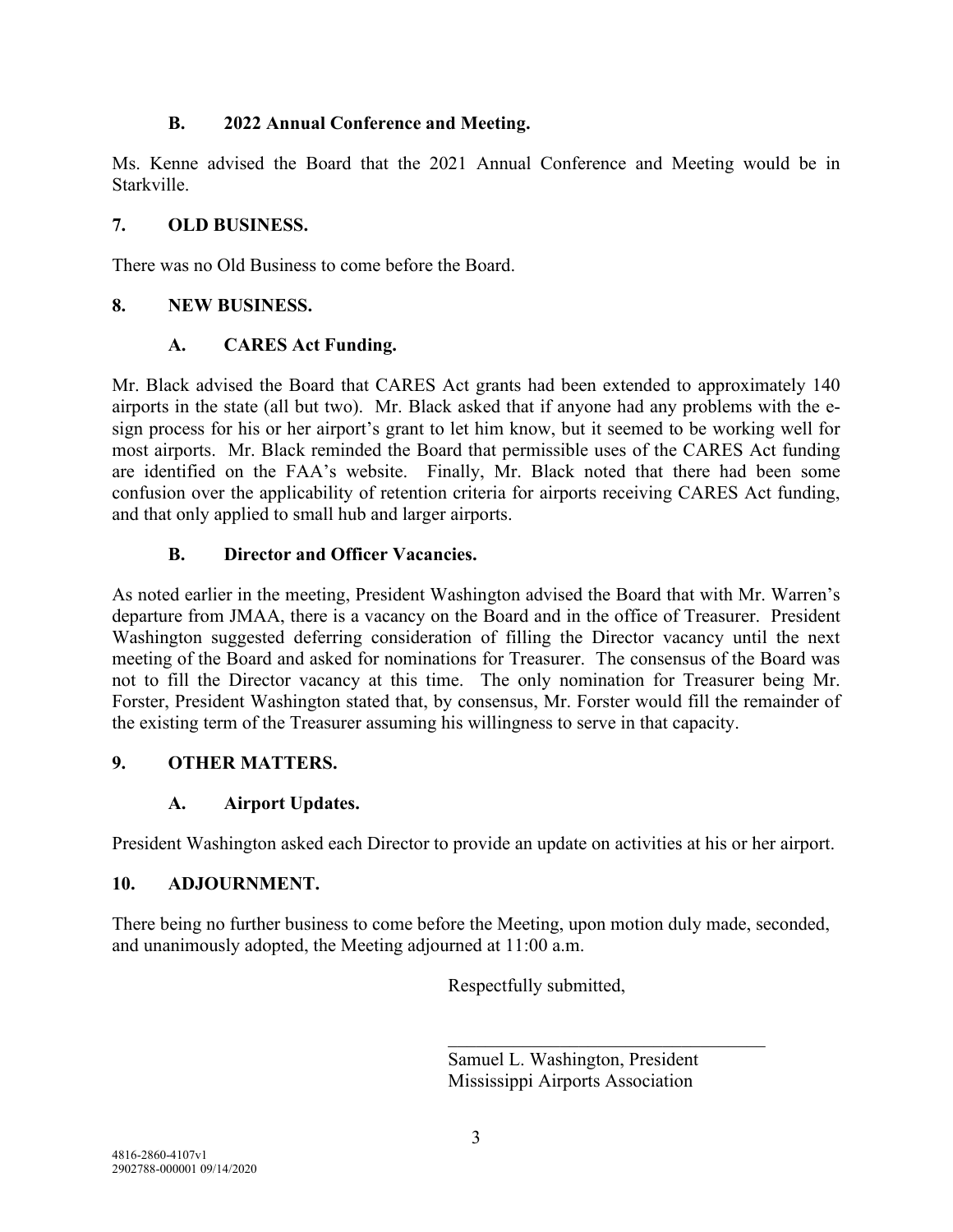# **ATTACHMENT 1**

## **AGENDA**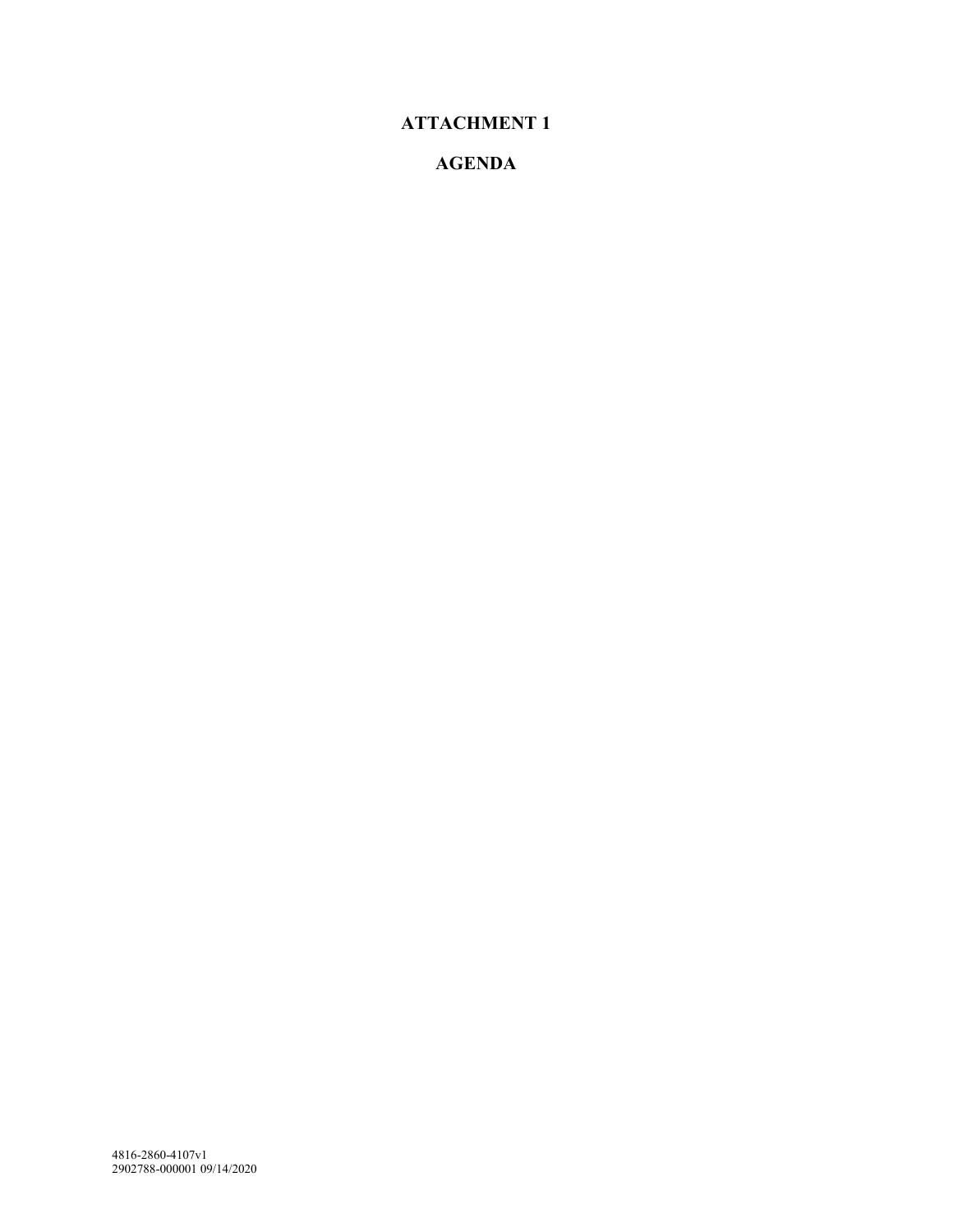#### **MISSISSIPPI AIRPORTS ASSOCIATION SPECIAL MEETING OF BOARD OF DIRECTORS 10:00 A.M., THURSDAY, MAY 21, 2020 [TELECONFERENCE]**

- 1. Roll Call and Declaration of Quorum
- 2. Approval of Minutes of February 3, 2020 Special Board Meeting
- 3. President's Report
- 4. Financial Report
- 5. Executive Director's Report
- 6. Committee Reports
	- a. 2020 Annual Conference Committee
	- b. 2021 Annual Conference Committee
- 7. Old Business
- 8. New Business
	- a. CARES Act Funding
	- b. Director Vacancy
	- c. Treasurer Vacancy
- 9. Other Matters
	- a. Airport Updates
- 10. Adjournment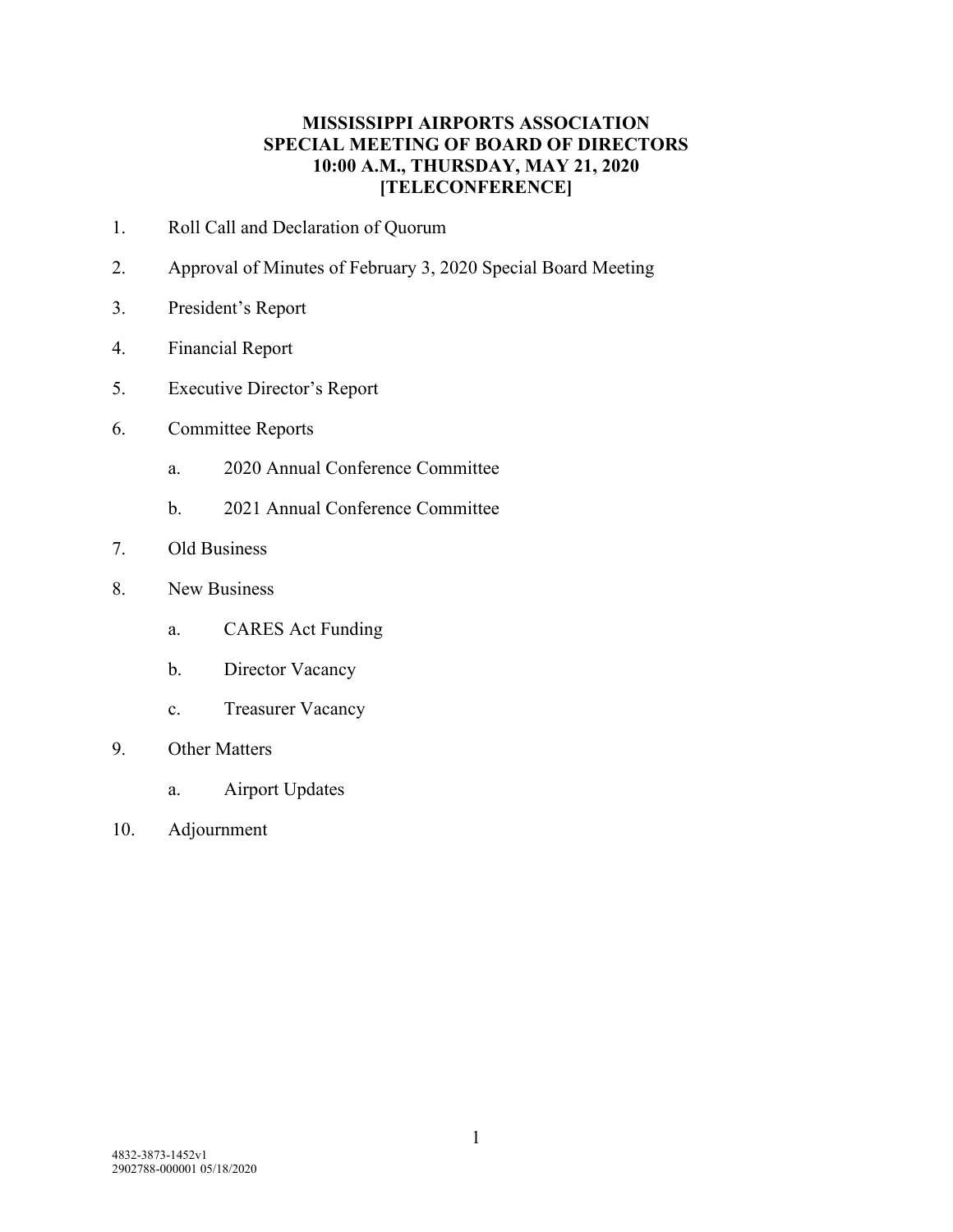# **ATTACHMENT 2**

# **FINANCIAL REPORT**

4816-2860-4107v1 2902788-000001 09/14/2020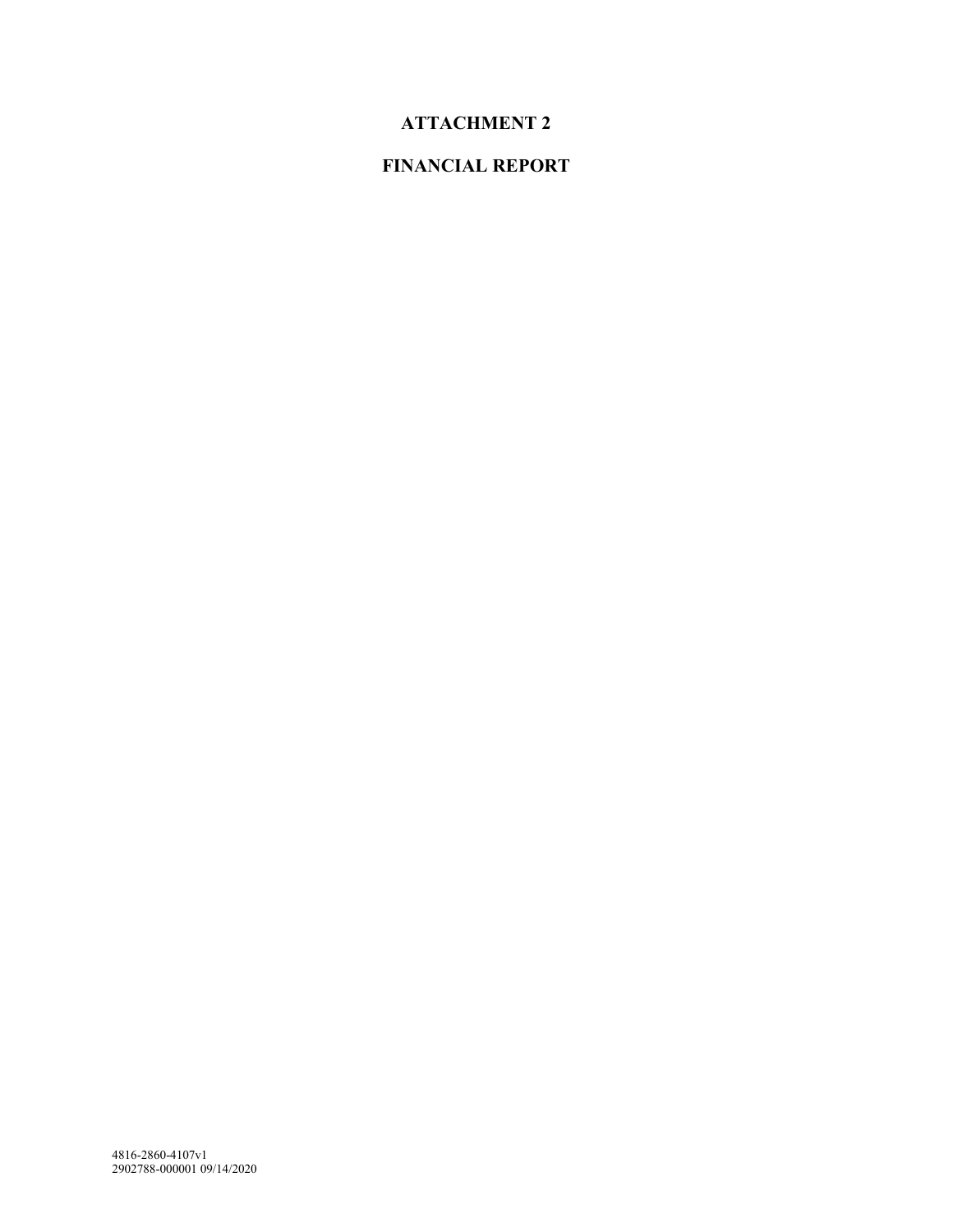Watkins, Ward and Stafford, PLLC **Certified Public Accountants PO Box 1216** West Point, MS 39773-1216

To the Board of Trustees of Mississippi Airports Association Post Office Box 16803 Jackson, MS 39236-6803

Management is responsible for the accompanying financial statements of Mississippi Airports Association (a nonprofit organization), which comprise the statement of assets, liabilities, and fund balance - tax basis as of April 30, 2020, and the related statements of revenues and expenses - tax basis for the one month and seven months then ended, and for determining that the tax basis of accounting is an acceptable financial reporting framework. We have performed compilation engagements in accordance with Statements on Standards for Accounting and Review Services promulgated by the Accounting and Review Services Committee of the AICPA. We did not audit or review the financial statements nor were we required to perform any procedures to verify the accuracy or completeness of the information provided by management. Accordingly, we do not express an opinion, a conclusion, nor provide any form of assurance on these financial statements.

The financial statements are prepared in accordance with the tax basis of accounting, which is a basis of accounting other than accounting principles generally accepted in the United States of America.

Management has elected to omit substantially all the disclosures ordinarily included in financial statements prepared in accordance with the tax basis of accounting. If the omitted disclosures were included in the financial statements, they might influence the user's conclusions about the Company's assets, liabilities, fund balance, revenues, and expenses. Accordingly, the financial statements are not designed for those who are not informed about such matters.

Watkins, Ward and Stafford, PLLC May 18, 2020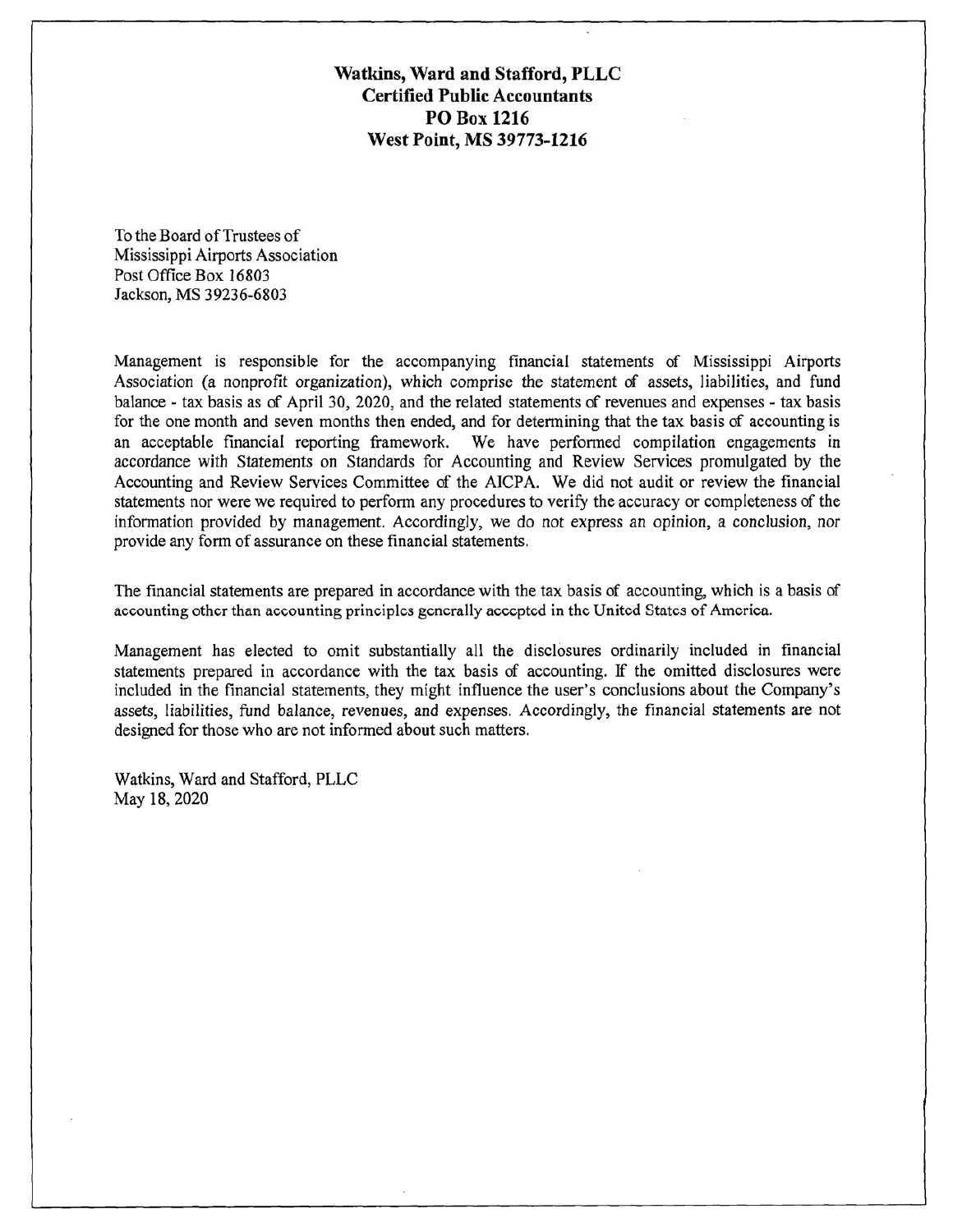# **Mississippi Airports Association** Statement of Assets, Liabilities, & Fund Balance - Tax Basis<br>As of April 30, 2020

|                                                                                                   | Apr 30, 20            |
|---------------------------------------------------------------------------------------------------|-----------------------|
| <b>ASSETS</b><br><b>Current Assets</b><br><b>Checking/Savings</b><br>1001 · Operating - Trustmark | 45,702.14             |
| <b>Total Checking/Savings</b>                                                                     | 45,702.14             |
| <b>Total Current Assets</b>                                                                       | 45,702.14             |
| <b>TOTAL ASSETS</b>                                                                               | 45,702.14             |
| <b>LIABILITIES &amp; EQUITY</b><br>Equity<br>3010 · Fund Balance<br><b>Net Income</b>             | 44,416.07<br>1,286.07 |
| <b>Total Equity</b>                                                                               | 45,702.14             |
| <b>TOTAL LIABILITIES &amp; EQUITY</b>                                                             | 45,702.14             |

 $\mathcal{L}_{\mathcal{A}}$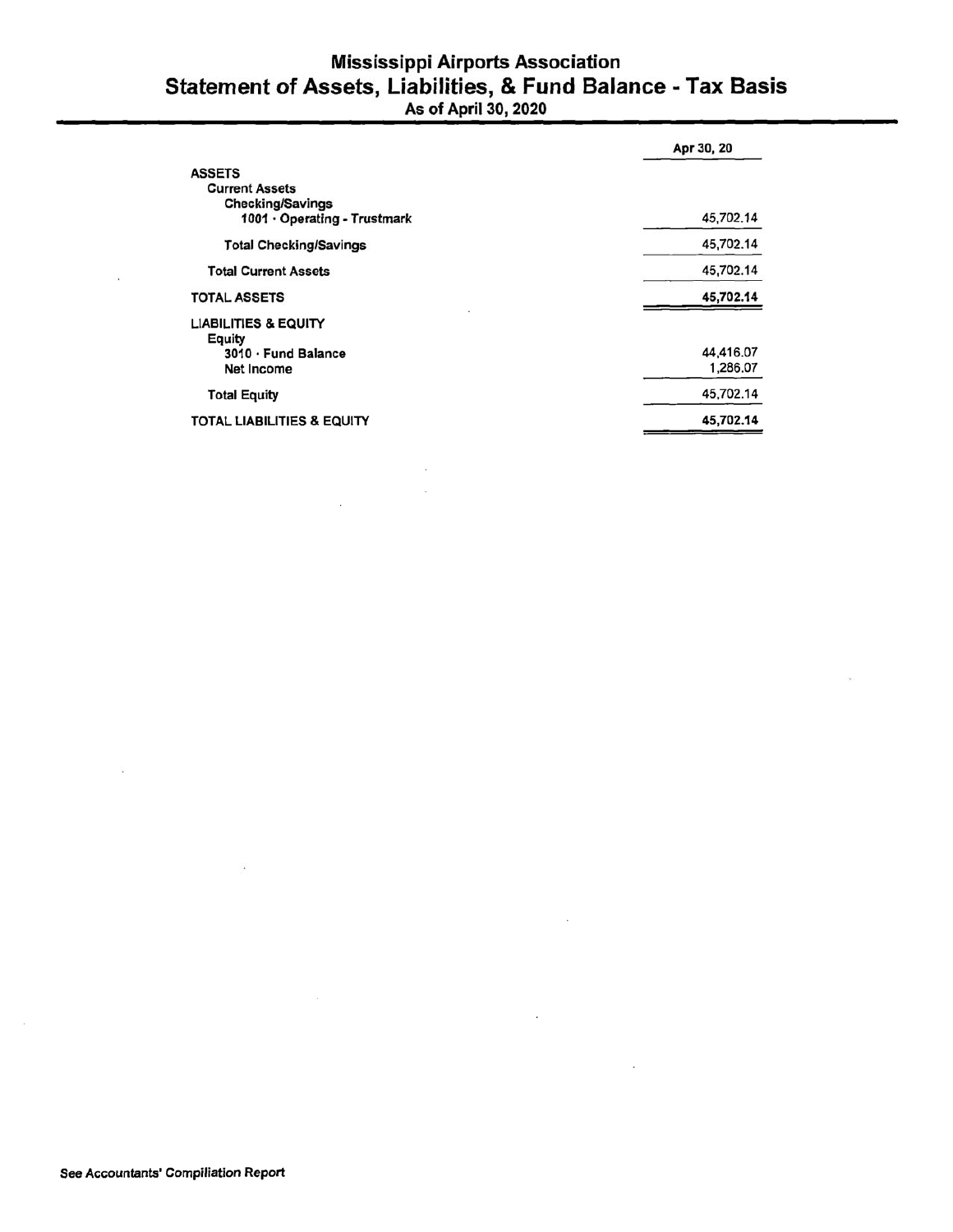# **Mississippi Airports Association Statements of Revenues and Expenses - Tax Basis**

April 2020

|                                                            | Apr 20     | Oct '19 - Apr 20                                      |  |  |
|------------------------------------------------------------|------------|-------------------------------------------------------|--|--|
| <b>Ordinary Income/Expense</b>                             |            |                                                       |  |  |
| Income                                                     |            |                                                       |  |  |
| 5 · Earned revenues                                        |            |                                                       |  |  |
| 5210 · Membership dues                                     |            |                                                       |  |  |
| 5211 · Executive Dues                                      | 400.00     | 25,350.00                                             |  |  |
| 5212 · Associate Dues                                      | 0.00       | 1,200.00<br>25.00<br>2,250.00<br>4,750.00<br>2,500.00 |  |  |
| 5213 · Student Dues                                        | 0.00       |                                                       |  |  |
| 5214 Corporate Dues                                        | 0.00       |                                                       |  |  |
| 5215 · Presidential Sponsor                                | 0.00       |                                                       |  |  |
| 5216 · Platinum Sponsor                                    | 0.00       |                                                       |  |  |
| 5217 · Gold Sponsor                                        | 0.00       | 5,000.00                                              |  |  |
| 5218 · Silver Sponsor                                      | 0.00       | 3,000.00                                              |  |  |
| Total 5210 · Membership dues                               | 400.00     | 44,075.00                                             |  |  |
| Total $5 \cdot$ Earned revenues                            | 400.00     | 44,075.00<br>2,500.00                                 |  |  |
| 5800 · Annual Conference Revenues                          | 0.00       |                                                       |  |  |
| Total Income                                               | 400.00     | 46,575.00                                             |  |  |
| Expense                                                    |            |                                                       |  |  |
| 7000 · Grant & contract expense                            |            |                                                       |  |  |
| 7070 · Sponsorships & Donations                            | 100.00     | 200.00                                                |  |  |
| Total 7000 · Grant & contract expense                      | 100.00     | 200.00                                                |  |  |
| 7500 Other personnel expenses                              |            |                                                       |  |  |
| 7520 · Accounting fees                                     | 595.00     | 820.00                                                |  |  |
| 7530 · Legal fees                                          | 5,000.00   | 22,734.24                                             |  |  |
| 7540 · Professional fees - other                           | 2,487.50   | 17,100.00                                             |  |  |
| Total 7500 · Other personnel expenses                      | 8,082.50   | 40,654.24                                             |  |  |
|                                                            |            |                                                       |  |  |
| 8100 · Non-personnel expenses                              |            |                                                       |  |  |
| $8110 \cdot$ Supplies                                      | 0.00       | (55.00)                                               |  |  |
| 8115 · Website Updates & Programming                       | 0.00       | 601.00                                                |  |  |
| 8130 · Telephone & telecommunications                      | 73.87      | 621.07                                                |  |  |
| 8140 · Postage, shipping, delivery                         | 8.80       | 204.73                                                |  |  |
| 8170 · Printing & copying                                  | 0.00       | 1.00                                                  |  |  |
| Total 8100 · Non-personnel expenses                        | 82.67      | 1,372.80                                              |  |  |
| 8300 · Travel & meetings expenses                          |            |                                                       |  |  |
| 8310 · Travel                                              | 22.62      | 454.66                                                |  |  |
| 8330 · Business Meals                                      | 0.00       | 544.99                                                |  |  |
| 8300 · Travel & meetings expenses - Other                  | 0.00       | 214.60                                                |  |  |
| Total 8300 · Travel & meetings expenses                    | 22.62      | 1,214.25                                              |  |  |
| 8500 · Misc expenses                                       |            |                                                       |  |  |
| 8520 · Insurance - non-employee                            | 0.00       | 1,286.00                                              |  |  |
| Total 8500 Misc expenses                                   | 0.00       | 1,286.00                                              |  |  |
| 8600 · Business expenses<br>8615 · Bank & Credit Card Fees | 0.00       | 0.05                                                  |  |  |
| Total 8600 · Business expenses                             | 0.00       | 0.05                                                  |  |  |
| 8700 · Conference Expenses                                 |            |                                                       |  |  |
| 8704 · General Conference Expenses                         | 1,061.59   | 561.59                                                |  |  |
| Total 8700 · Conference Expenses                           | 1,061.59   | 561.59                                                |  |  |
| <b>Total Expense</b>                                       | 9,349.38   | 45,288.93                                             |  |  |
| <b>Net Ordinary Income</b>                                 | (8,949.38) | 1,286.07                                              |  |  |
| Net Income                                                 | (8,949.38) | 1,286.07                                              |  |  |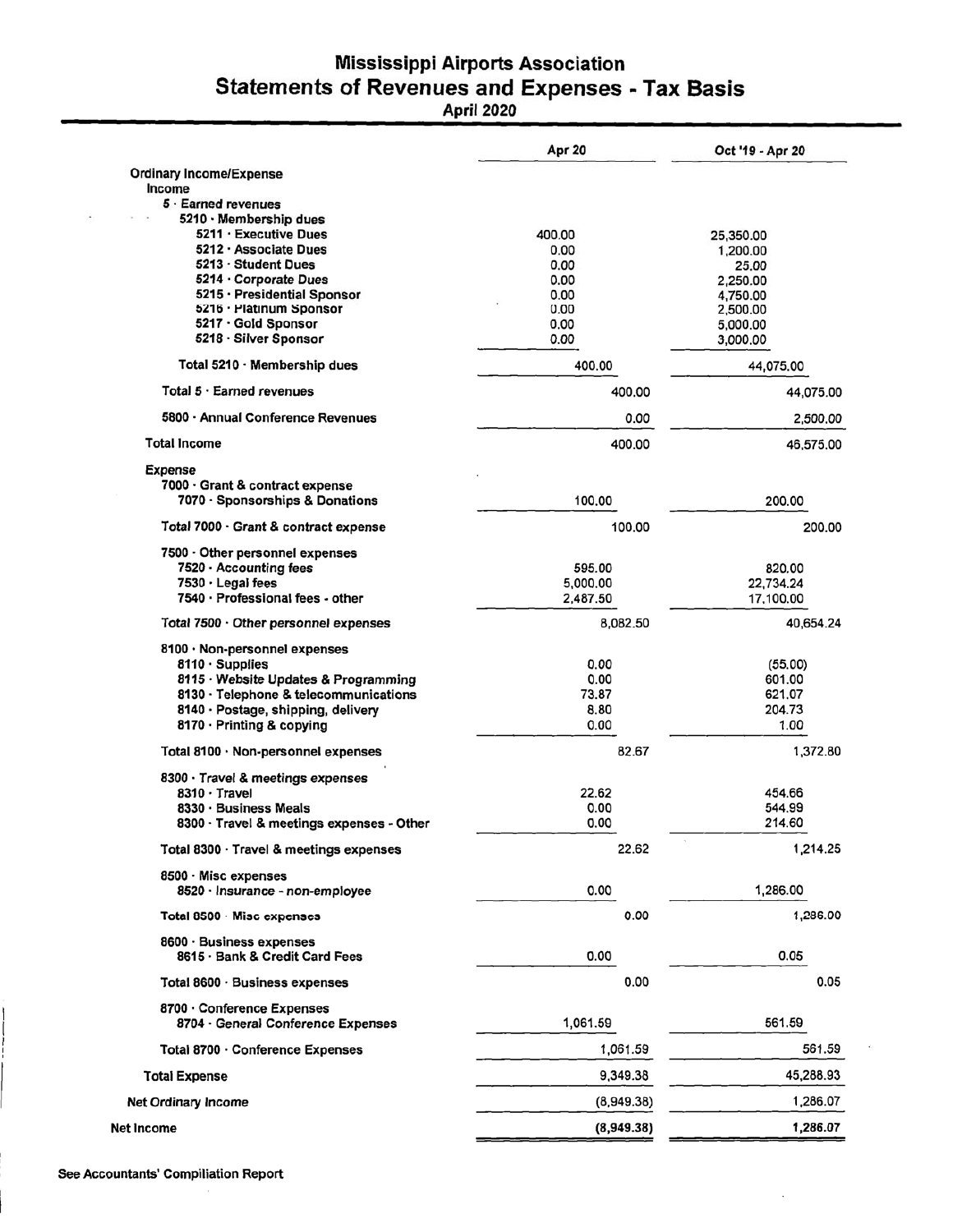#### **Mississippi Airports Association General Ledger** As of April 30, 2020

| Type                                                                                         | Date                                                               | Num                          | Name                                                                                                    | Memo                                                                                   | <b>Debit</b>                           | <b>Credit</b>                            | <b>Balance</b>                                                             |
|----------------------------------------------------------------------------------------------|--------------------------------------------------------------------|------------------------------|---------------------------------------------------------------------------------------------------------|----------------------------------------------------------------------------------------|----------------------------------------|------------------------------------------|----------------------------------------------------------------------------|
| 1001 · Operating - Trustmark<br>Deposit<br>Check<br>Check<br>Check<br>Check                  | 04/15/2020<br>04/22/2020<br>04/22/2020<br>04/22/2020<br>04/22/2020 | 2119<br>2120<br>2121<br>2122 | Watkins, Ward and Stafford<br>Tellos Marketing, LLC<br>Olive Branch Church of Christ<br>Baker, Donelson | Deposit<br>17635<br>MAA33020<br>Memorial for David Taylor<br>Invoice#8671455 & 8729794 | 400.00                                 | 595.00<br>3,654.38<br>100.00<br>5,000.00 | 54,651.52<br>55,051.52<br>54,456.52<br>50,802.14<br>50,702.14<br>45,702.14 |
| Total 1001 · Operating - Trustmark                                                           |                                                                    |                              |                                                                                                         |                                                                                        | 400.00                                 | 9,349.38                                 | 45,702.14                                                                  |
| 3010 - Fund Balance<br>Total 3010 - Fund Balance                                             |                                                                    |                              |                                                                                                         |                                                                                        |                                        |                                          | (44, 416.07)<br>(44, 416.07)                                               |
| 5 · Earned revenues<br>5210 · Membership dues<br>5211 · Executive Dues<br>Deposit<br>Deposit | 04/15/2020<br>04/15/2020                                           |                              |                                                                                                         | Panola County Airport<br><b>Hinds Community College</b>                                |                                        | 200.00<br>200.00                         | (43, 675.00)<br>(43,675.00)<br>(24,950.00)<br>(25, 150.00)<br>(25, 350.00) |
| Total 5211 · Executive Dues                                                                  |                                                                    |                              |                                                                                                         |                                                                                        | 0.00                                   | 400.00                                   | (25, 350.00)                                                               |
| 5212 · Associate Dues<br>Total 5212 Associate Dues                                           |                                                                    |                              |                                                                                                         |                                                                                        |                                        |                                          | (1,200.00)<br>(1,200.00)                                                   |
| 5213 · Student Dues<br>Total 5213 · Student Dues                                             |                                                                    |                              |                                                                                                         |                                                                                        |                                        |                                          | (25.00)<br>(25.00)                                                         |
| 5214 · Corporate Dues<br>Total 5214 · Corporate Dues                                         |                                                                    |                              |                                                                                                         |                                                                                        |                                        |                                          | (2,250.00)<br>(2,250.00)                                                   |
| 5215 · Presidential Sponsor<br>Total 5215 · Presidential Sponsor                             |                                                                    |                              |                                                                                                         |                                                                                        |                                        |                                          | (4,750.00)<br>(4,750.00)                                                   |
| 5216 · Platinum Sponsor<br>Total 5216 · Platinum Sponsor                                     |                                                                    |                              |                                                                                                         |                                                                                        |                                        |                                          | (2,500.00)<br>(2,500.00)                                                   |
| 5217 - Gold Sponsor<br>Total 5217 · Gold Sponsor                                             |                                                                    |                              |                                                                                                         |                                                                                        |                                        |                                          | (5,000.00)<br>(5,000.00)                                                   |
| 5218 · Silver Sponsor<br>Total 5218 · Silver Sponsor                                         |                                                                    |                              |                                                                                                         |                                                                                        |                                        |                                          | (3,000.00)<br>(3,000.00)                                                   |
| Total 5210 · Membership dues                                                                 |                                                                    |                              |                                                                                                         |                                                                                        | 0.00                                   | 400.00                                   | (44,075.00)                                                                |
| Total 5 · Earned revenues                                                                    |                                                                    |                              |                                                                                                         |                                                                                        | 0.00                                   | 400.00                                   | (44,075.00)                                                                |
| 5800 · Annual Conference Revenues                                                            |                                                                    |                              |                                                                                                         |                                                                                        |                                        |                                          | (2,500.00)                                                                 |
| 7000 · Grant & contract expense<br>7070 · Sponsorships & Donations<br>Check                  | 04/22/2020                                                         | 2121                         | Olive Branch Church of Christ                                                                           | Memorial for David Taylor                                                              | 100,00                                 |                                          | 100.00<br>100.00<br>200.00                                                 |
| Total 7070 · Sponsorships & Donations                                                        |                                                                    |                              |                                                                                                         |                                                                                        | 100.00                                 | 0.00                                     | 200.00                                                                     |
| Total 7000 · Grant & contract expense                                                        |                                                                    |                              |                                                                                                         |                                                                                        | 100,00                                 | 0.00                                     | 200.00                                                                     |
| 7500 · Other personnel expenses                                                              |                                                                    |                              |                                                                                                         |                                                                                        |                                        |                                          | 32,571.74                                                                  |
| 7520 · Accounting fees<br>Check                                                              | 04/22/2020                                                         | 2119                         | Watkins, Ward and Stafford                                                                              | 17635                                                                                  | 595.00                                 |                                          | 225.00<br>820.00                                                           |
| Total 7520 · Accounting fees                                                                 |                                                                    |                              |                                                                                                         |                                                                                        | 595.00                                 | 0.00                                     | 820.00                                                                     |
| 7530 · Legal fees<br>Check                                                                   | 04/22/2020                                                         | 2122                         | Baker, Donelson                                                                                         | Invoice#8671455 & 8729794                                                              | 5,000.00                               |                                          | 17,734.24<br>22,734.24                                                     |
| Total 7530 · Legal fees                                                                      |                                                                    |                              |                                                                                                         |                                                                                        | 5,000.00                               | 0.00                                     | 22,734.24                                                                  |
| 7540 · Professional fees - other<br>Check<br>Check<br>Check<br>Check                         | 04/22/2020<br>04/22/2020<br>04/22/2020<br>04/22/2020               | 2120<br>2120<br>2120<br>2120 | Tellos Marketing, LLC<br><b>Tellos Marketing, LLC</b><br>Tellos Marketing, LLC<br>Teilos Marketing, LLC | MAA33020<br>MAA33020<br>MAA33020<br>MAA33020                                           | 362.50<br>1,000.00<br>712.50<br>412.50 |                                          | 14,612.50<br>14,975.00<br>15,975.00<br>16,687.50<br>17,100.00              |
| Total 7540 - Professional fees - other                                                       |                                                                    |                              |                                                                                                         |                                                                                        | 2,487.50                               | 0.00                                     | 17,100.00                                                                  |
| Total 7500 · Other personnel expenses                                                        |                                                                    |                              |                                                                                                         |                                                                                        | 8,082.50                               | 0.00                                     | 40,654.24                                                                  |
| 8100 · Non-personnel expenses<br>8110 · Supplies<br>Total 8110 · Supplies                    |                                                                    |                              |                                                                                                         |                                                                                        |                                        |                                          | 1,290.13<br>(55,00)<br>(55,00)                                             |
| 8115 · Website Updates & Programming<br>Total 8115 · Website Updates & Programming           |                                                                    |                              |                                                                                                         |                                                                                        |                                        |                                          | 601.00<br>601.00                                                           |
| 8130 · Telephone & telecommunications<br>Check                                               | 04/22/2020                                                         | 2120                         | Tellos Marketing, LLC                                                                                   | MAA33020                                                                               | 73.87                                  |                                          | 547.20<br>621.07                                                           |
| Total 8130 - Telephone & telecommunications                                                  |                                                                    |                              |                                                                                                         |                                                                                        | 73.87                                  | 0.00                                     | 621.07                                                                     |
| 8140 · Postage, shipping, delivery<br>Check                                                  | 04/22/2020                                                         | 2120                         | Tellos Marketing, LLC                                                                                   | MAA33020                                                                               | 8.80                                   |                                          | 195.93<br>204.73                                                           |
| Total 8140 · Postage, shipping, delivery                                                     |                                                                    |                              |                                                                                                         |                                                                                        | 6,60                                   | 0.00                                     | 204.73                                                                     |

i,

I.

 $\vert$ 

 $\cdot$